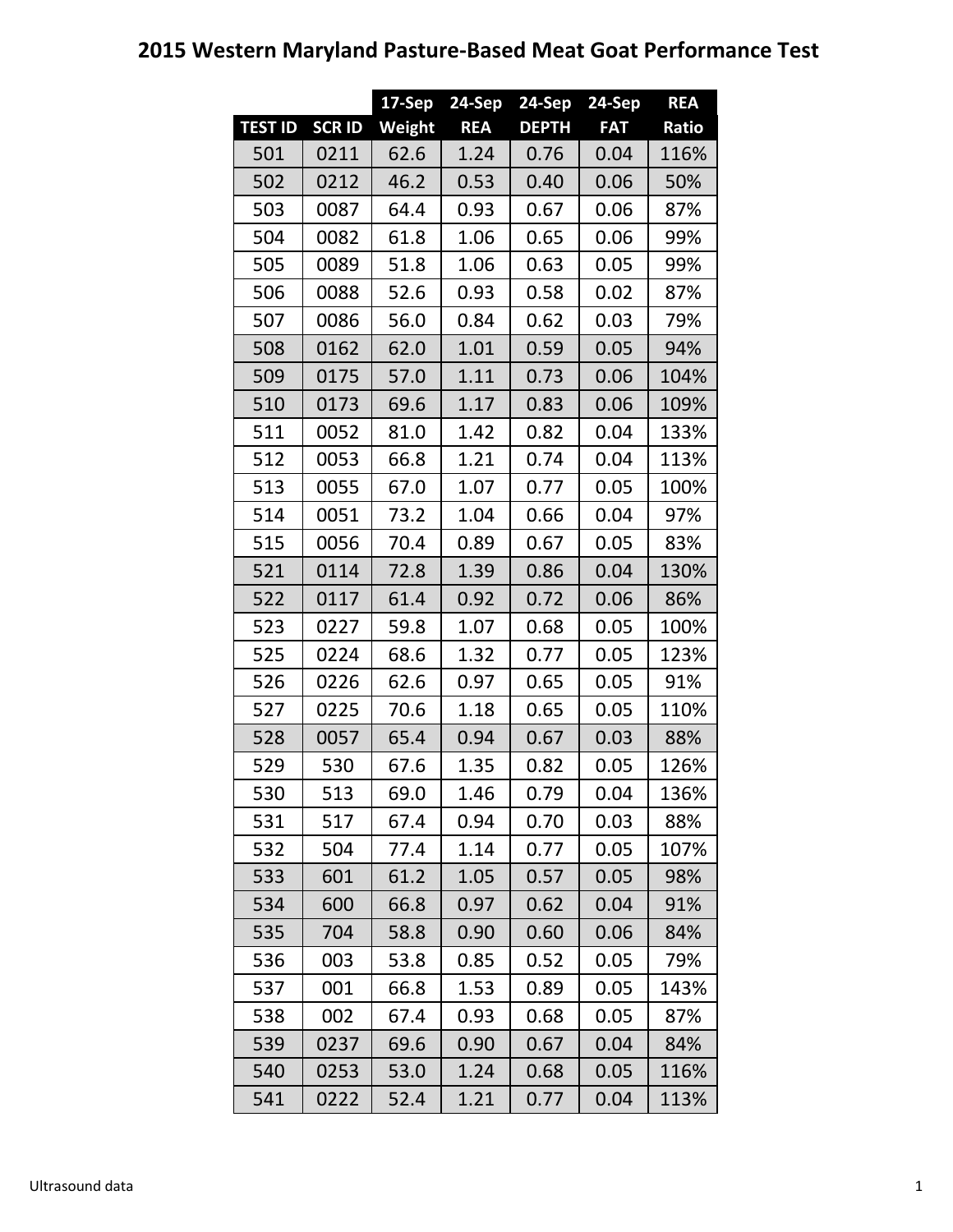## **2015 Western Maryland Pasture-Based Meat Goat Performance Test**

|                |              | $17-Sep$ | 24-Sep     | 24-Sep       | 24-Sep     | <b>REA</b> |
|----------------|--------------|----------|------------|--------------|------------|------------|
| <b>TEST ID</b> | <b>SCRID</b> | Weight   | <b>REA</b> | <b>DEPTH</b> | <b>FAT</b> | Ratio      |
| 542            | 0211         | 58.6     | 1.27       | 0.92         | 0.04       | 119%       |
| 543            | R126         | 80.0     | 1.08       | 0.64         | 0.05       | 101%       |
| 544            | <b>R020</b>  | 64.0     | 1.05       | 0.65         | 0.05       | 98%        |
| 546            | 3953         | 71.6     | 0.94       | 0.62         | 0.06       | 88%        |
| 547            | 3944         | 66.6     | 0.96       | 0.63         | 0.03       | 90%        |
| 548            | 3847         | 90.4     | 1.14       | 0.74         | 0.02       | 107%       |
| 549            | 3737         | 80.2     | 1.21       | 0.75         | 0.04       | 113%       |
| 550            | 3938         | 81.0     | 1.09       | 0.76         | 0.06       | 102%       |
| 551            | 1520         | 67.6     | 1.03       | 0.70         | 0.04       | 96%        |
| 552            | 1513         | 58.6     | 1.19       | 0.79         | 0.06       | 111%       |
| 553            | 1515         | 49.0     | 0.97       | 0.66         | 0.04       | 91%        |
| 554            | 1507         | 66.6     | 1.32       | 0.79         | 0.04       | 123%       |
| 555            | 1518         | 57.4     | 0.78       | 0.55         | 0.04       | 73%        |
| 556            | 1503         | 50.0     | 0.92       | 0.58         | 0.02       | 86%        |
| 557            | 1505         | 54.2     | 1.07       | 0.66         | 0.05       | 100%       |
| 558            | 1507         | 60.2     | 1.11       | 0.69         | 0.03       | 104%       |
| 559            | 1517         | 55.6     | 1.05       | 0.71         | 0.04       | 98%        |
| 560            | 1509         | 63.0     | 1.21       | 0.69         | 0.04       | 113%       |
| 561            | 1501         | 57.2     | 0.77       | 0.48         | 0.06       | 72%        |
| 562            | 1503         | 60.0     | 0.93       | 0.66         | 0.03       | 87%        |
| 563            | 1515         | 65.6     | 1.43       | 0.78         | 0.04       | 134%       |
| 564            | 1567         | 55.0     | 1.02       | 0.58         | 0.04       | 95%        |
| 565            | 413          | 63.8     | 0.97       | 0.67         | 0.04       | 91%        |
| 566            | 0001         | 60.6     | 0.82       | 0.61         | 0.04       | 77%        |
| 567            | 0005         | 50.8     | 0.76       | 0.55         | 0.03       | 71%        |
| 568            | 0002         | 73.4     | 1.18       | 0.76         | 0.05       | 110%       |
| 570            | 0085         | 61.8     | 1.07       | 0.70         | 0.04       | 100%       |
| 571            | 0088         | 58.8     | 0.78       | 0.47         | 0.04       | 73%        |
| 572            | 0009         | 59.4     | 1.27       | 0.76         | 0.04       | 119%       |
| 574            | 0108         | 58.0     | 0.82       | 0.61         | 0.04       | 77%        |
| 575            | 0110         | 62.8     | 1.09       | 0.65         | 0.03       | 102%       |
| 576            | 0111         | 52.4     | 0.68       | 0.56         | 0.04       | 64%        |
| 577            | 0262         | 66.0     | 1.18       | 0.72         | 0.04       | 110%       |
| 578            | 0109         | 67.4     | 1.31       | 0.71         | 0.06       | 122%       |
| 579            | 1514         | 60.0     | 1.19       | 0.81         | 0.05       | 111%       |